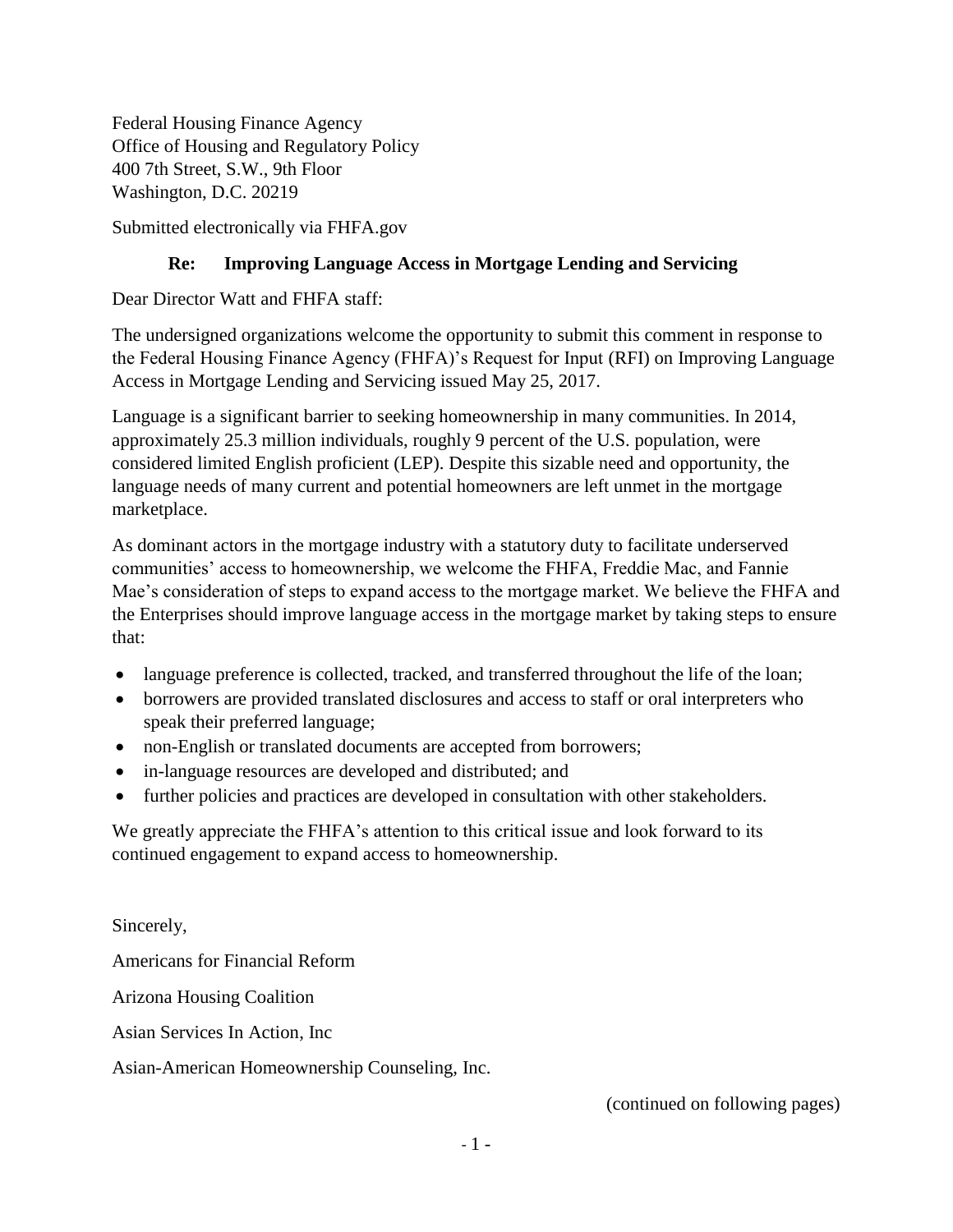Atlanta Legal Aid Society, Inc. Baltimore Neighborhoods, Inc. California Reinvestment Coalition California Resources and Training CCCS of Northeastern Iowa Center for NYC Neighborhoods Central Ohio Fair Housing Association Centro De Apoyo Familiar (CAF) Chinese American Service League Community Legal Services of Philadelphia (on behalf of its low-income clients) Connecticut Fair Housing Center Consumer Action Consumer Credit Counseling Service of Buffalo, Inc. **Cornerstones** Cypress Hills Local Development Corporation East LA Community Corporation Empire Justice Center Empowering and Strengthening Ohio's People Fair Housing Advocates of Northern California Fair Housing Center Fair Housing Center of Central Indiana Fair Housing Center of Northern Alabama Fair Housing Center of Southeast & Mid Michigan Fair Housing Center of Southwest Michigan Fair Housing Council of Northern NJ Fair Housing Rights Center in Southeastern Pennsylvania Family Housing Resources, Inc.

(continued on following pages)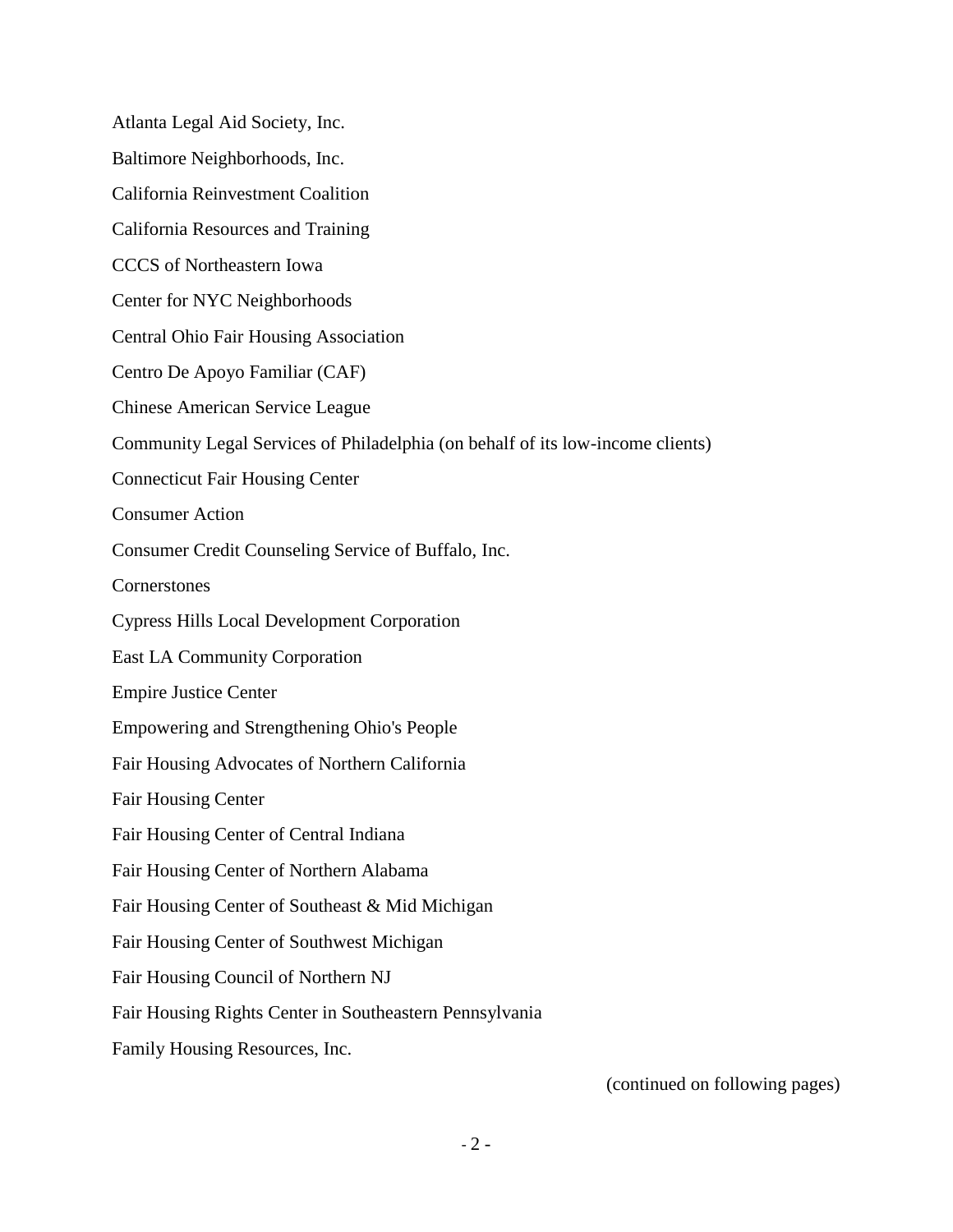Good Neighbor Foundation Greater New Orleans Fair Housing Action Center Haven Neighborhood Services Hispanic League HOND, INC HOPE Fair Housing Center Housing America Corporation Housing and Economic Rights Advocates (HERA) Housing Equality Law Project (HELP) Housing Opportunities Made Equal of Greater Cincinnati Housing Opportunities of Northern Delaware, Inc. Human Development Services of Westchester Impacct Brooklyn Integra Home Counseling, Inc. The Leadership Conference on Civil and Human Rights Legal Services NYC Long Island Housing Services, Inc LUCHA (Latin United Community Housing Association) Massachusetts Affordable Housing Alliance Massachusetts Fair Housing Center Metropolitan Milwaukee Fair Housing Council Miami Valley Fair Housing Center, Inc. Mobilization for Justice, Inc. National Association of Consumer Advocates National Coalition for Asian Pacific American Community Development (CAPACD) National Community Reinvestment Coalition (NCRC) National Consumer Law Center (on behalf of its low-income clients)

(continued on following pages)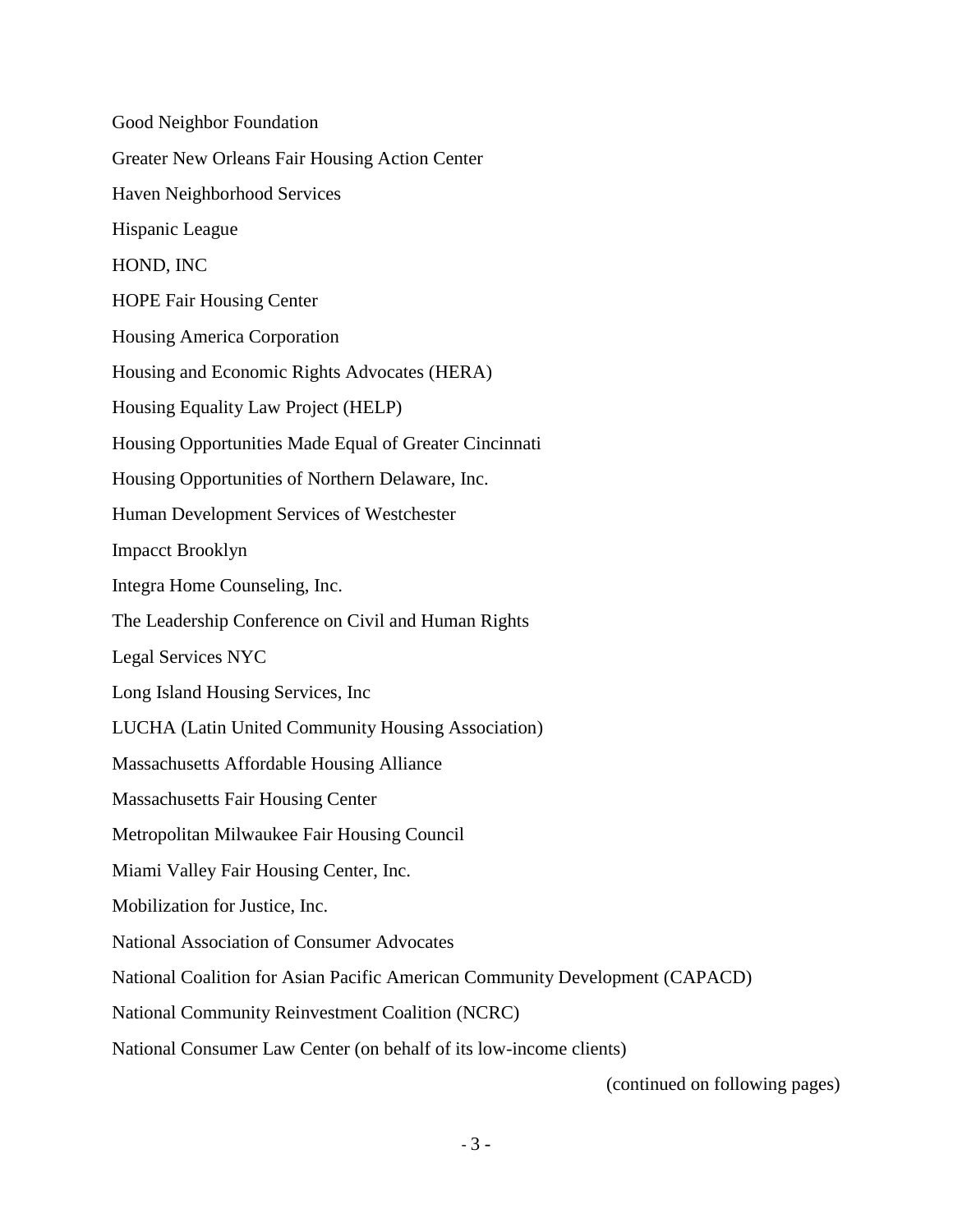National Fair Housing Alliance National Housing Resource Center Nazareth Housing Services NCCED (National Congress for Community Economic Development) Neighborhood Housing Services of Staten Island New Economics for Women North Carolina Coalition Against Domestic Violence North Carolina Justice Center Northwest Side Housing Center PathStone Corporation Project Sentinel Prosperity Now (formerly CFED) Public Justice Center PUENTES NEW ORLEANS Reinvestment Partners Rensselaer County Housing Resources, Inc. Residential Resources, Inc. Rockaway Development & Revitalization Corporation Rural Community Assistance Corporation Southwest Fair Housing Council St. Ambrose Housing Aid Center Sustainable Together (New Jersey) The Housing Council at PathStone The Housing Partnership, Inc. The Public Interest Law Center U.S. PIRG UnidosUS (formerly NCLR)

(continued on following page)